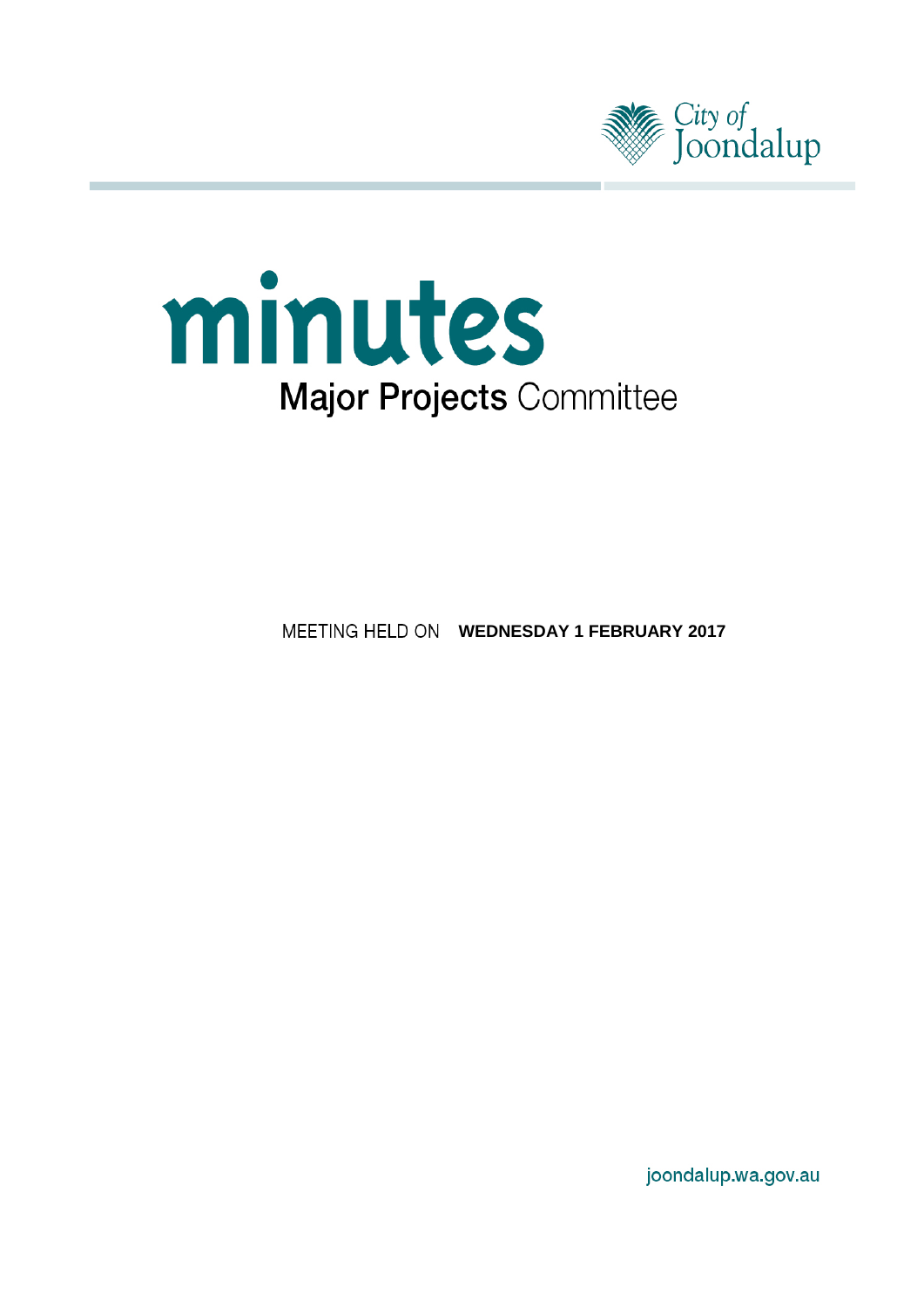# **TABLE OF CONTENTS**

| Item No. | <b>Title</b>                                                                   | Page No. |
|----------|--------------------------------------------------------------------------------|----------|
|          | <b>Declaration of Opening</b>                                                  | 3        |
|          | <b>Declarations of Interest</b>                                                | 4        |
|          | Apologies/Leave of absence                                                     | 4        |
|          | Announcements by the Presiding Member without discussion                       | 4        |
|          | Identification of matters for which the meeting may be closed to<br>the public | 4        |
|          | <b>Petitions and deputations</b>                                               | 4        |
|          | <b>Report</b>                                                                  | 5        |
| 1        | Joondalup Performing Arts and Cultural Facility Business Case                  | 5        |
|          | <b>Closure</b>                                                                 | 17       |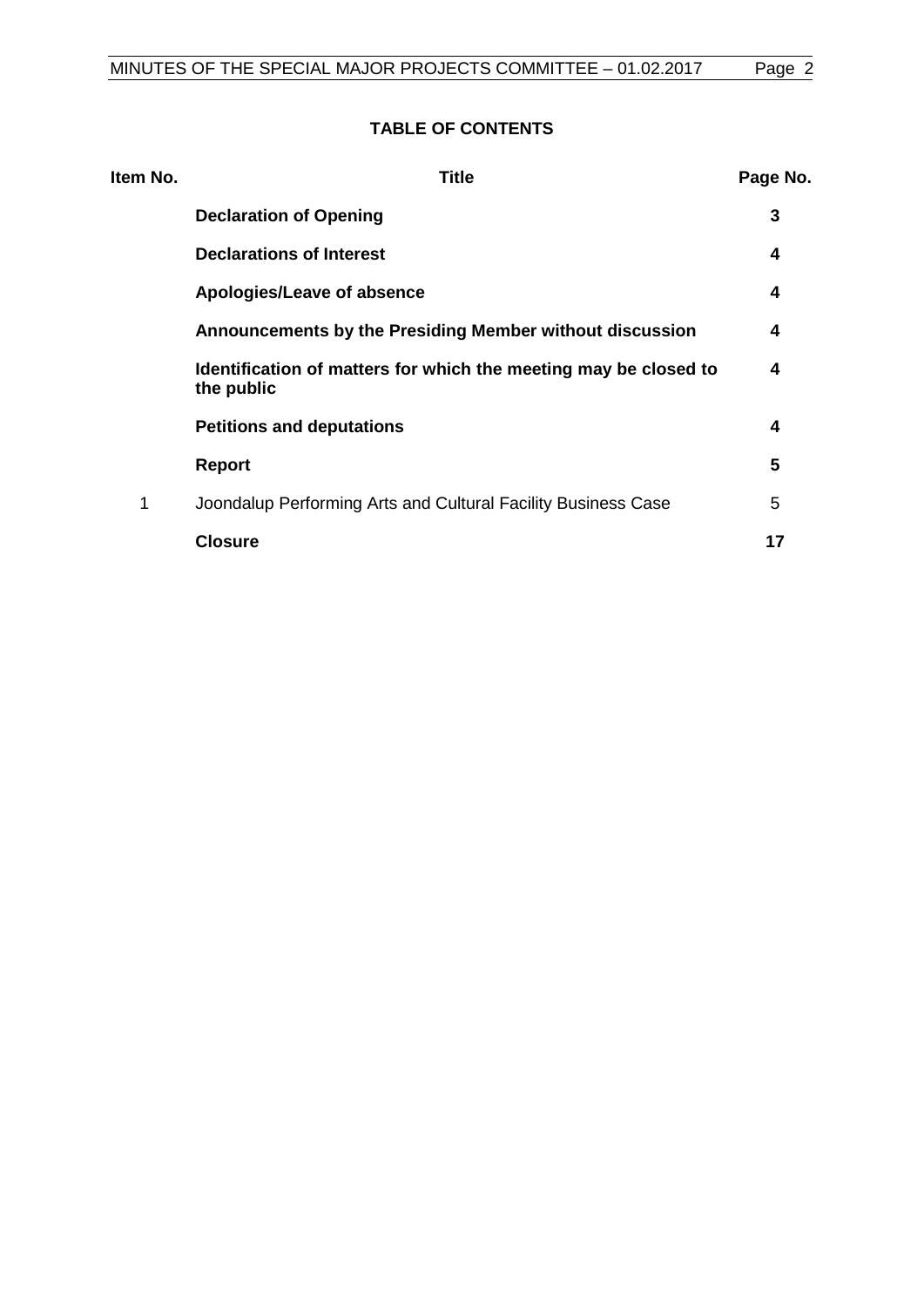# **CITY OF JOONDALUP**

#### **MINUTES OF THE SPECIAL MAJOR PROJECTS COMMITTEE MEETING HELD IN CONFERENCE ROOM 1, JOONDALUP CIVIC CENTRE, BOAS AVENUE, JOONDALUP ON WEDNESDAY 1 FEBRUARY 2017.**

#### **ATTENDANCE**

#### **Committee Members**

| Mayor Troy Pickard   | <b>Presiding Member</b>        | Absent from 9.28pm to 9.31pm  |
|----------------------|--------------------------------|-------------------------------|
| Cr Kerry Hollywood   | <b>Deputy Presiding Member</b> |                               |
| Cr Nige Jones        |                                | Absent from 9.29pm to 9.30pm  |
| Cr Liam Gobbert      |                                | Absent from 9.28pm to 9.30pm  |
| Cr Mike Norman       |                                |                               |
| Cr John Chester      |                                | Absent from 9.28pm to 9.30pm. |
| Cr Russ Fishwick, JP |                                |                               |
|                      |                                |                               |
|                      |                                |                               |

#### **Observers**

| Cr Tom McLean, JP                  |                                                        |
|------------------------------------|--------------------------------------------------------|
| Cr Philippa Taylor                 | from 9.05pm                                            |
| Cr Russell Poliwka                 | Absent from 9.28pm to 9.29pm and from 9.30pm to 9.32pm |
| <b>Cr Christine Hamilton-Prime</b> |                                                        |
| Cr John Logan                      | Absent from 9.11pm to 9.14pm                           |
| Cr Sophie Dwyer                    |                                                        |

#### **Officers**

| Mr Garry Hunt        | <b>Chief Executive Officer</b>          |                               |
|----------------------|-----------------------------------------|-------------------------------|
| Mr Mike Tidy         | <b>Director Corporate Services</b>      |                               |
| Mr Jamie Parry       | <b>Director Governance and Strategy</b> | from $8.05 \text{pm}$ ;       |
|                      |                                         | Absent from 8.14pm to 8.15pm; |
|                      |                                         | and from 9.28pm to 9.29pm     |
| Ms Dale Page         | Director Planning and Community         |                               |
|                      | Development                             | Absent from 9.30pm to 9.31pm  |
| Mr Nico Claassen     | <b>Director Infrastructure Services</b> |                               |
| Mr Brad Sillence     | <b>Manager Governance</b>               | from $8.02 \text{pm}$ ;       |
|                      |                                         | Absent from 9.28pm to 9.31pm; |
|                      |                                         | and from 9.32pm to 9.33pm     |
| Mr Blignault Olivier | <b>Manager City Projects</b>            |                               |
| Mr John Byrne        | Governance Coordinator                  | to 8.56pm                     |
| Mr Scott Collins     | Senior Projects Officer                 |                               |
| Mrs Lesley Taylor    | Governance Officer                      |                               |

#### <span id="page-2-0"></span>**DECLARATION OF OPENING**

The Presiding Member declared the meeting open at 8.01pm.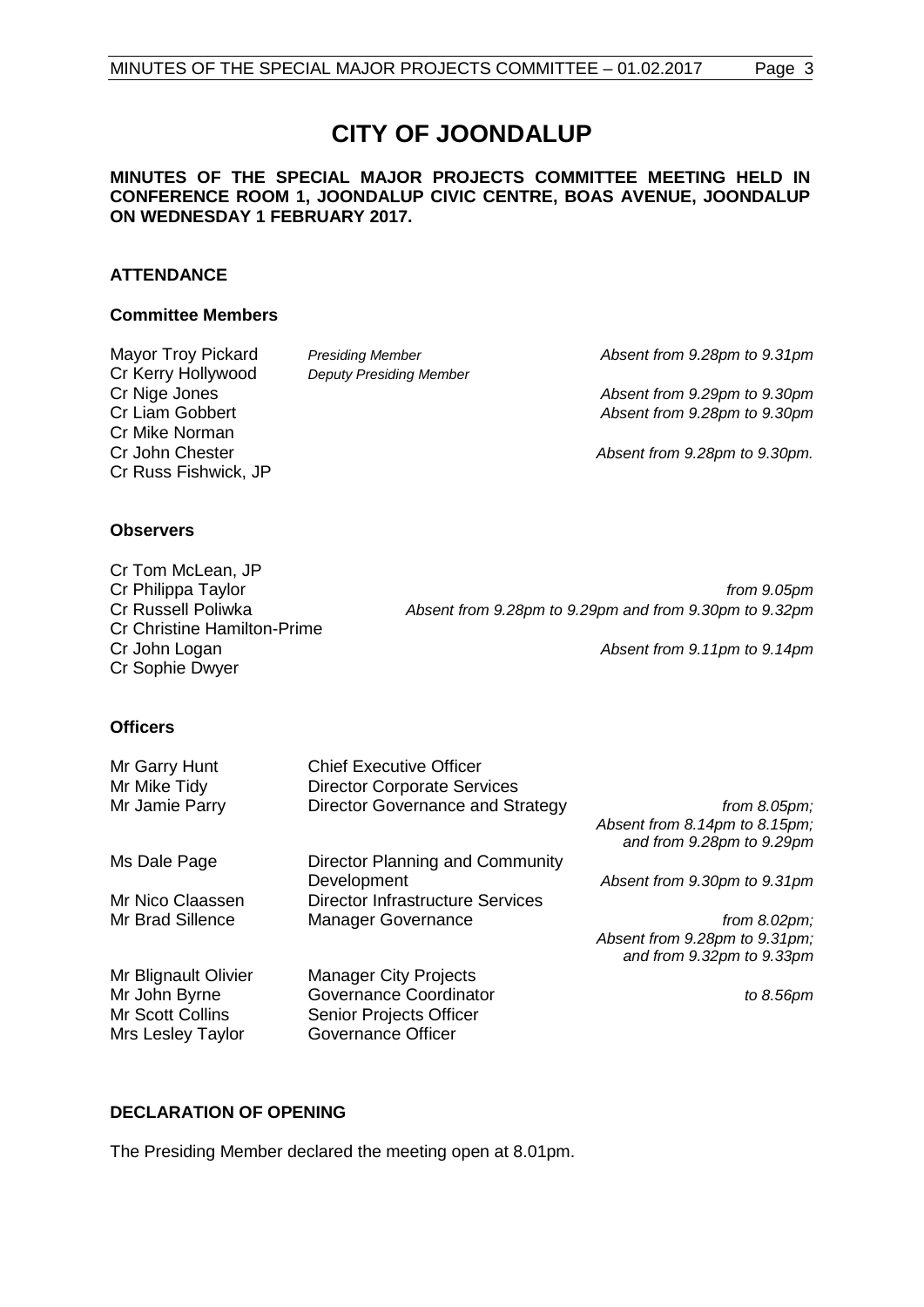*The Manager Governance entered the room at 8.02pm.*

# <span id="page-3-0"></span>**DECLARATIONS OF INTEREST**

Nil.

# <span id="page-3-1"></span>**APOLOGIES/LEAVE OF ABSENCE**

#### **Leave of Absence previously approved**

| Cr Russ Fishwick, JP | 21 February to 24 February 2017 inclusive; |
|----------------------|--------------------------------------------|
| Cr Mike Norman       | 21 February to 24 February 2017 inclusive; |
| Cr Mike Norman       | 2 March to 11 March 2017 inclusive:        |
| Cr Russ Fishwick, JP | 2 March to 16 March 2017 inclusive.        |

## <span id="page-3-2"></span>**ANNOUNCEMENTS BY THE PRESIDING MEMBER WITHOUT DISCUSSION**

Nil.

#### <span id="page-3-3"></span>**IDENTIFICATION OF MATTERS FOR WHICH THE MEETING MAY BE CLOSED TO THE PUBLIC**

In accordance with Clause 5.2 of the City's *Meeting Procedures Local Law 2013*, this meeting was not open to the public.

#### <span id="page-3-4"></span>**PETITIONS AND DEPUTATIONS**

Nil.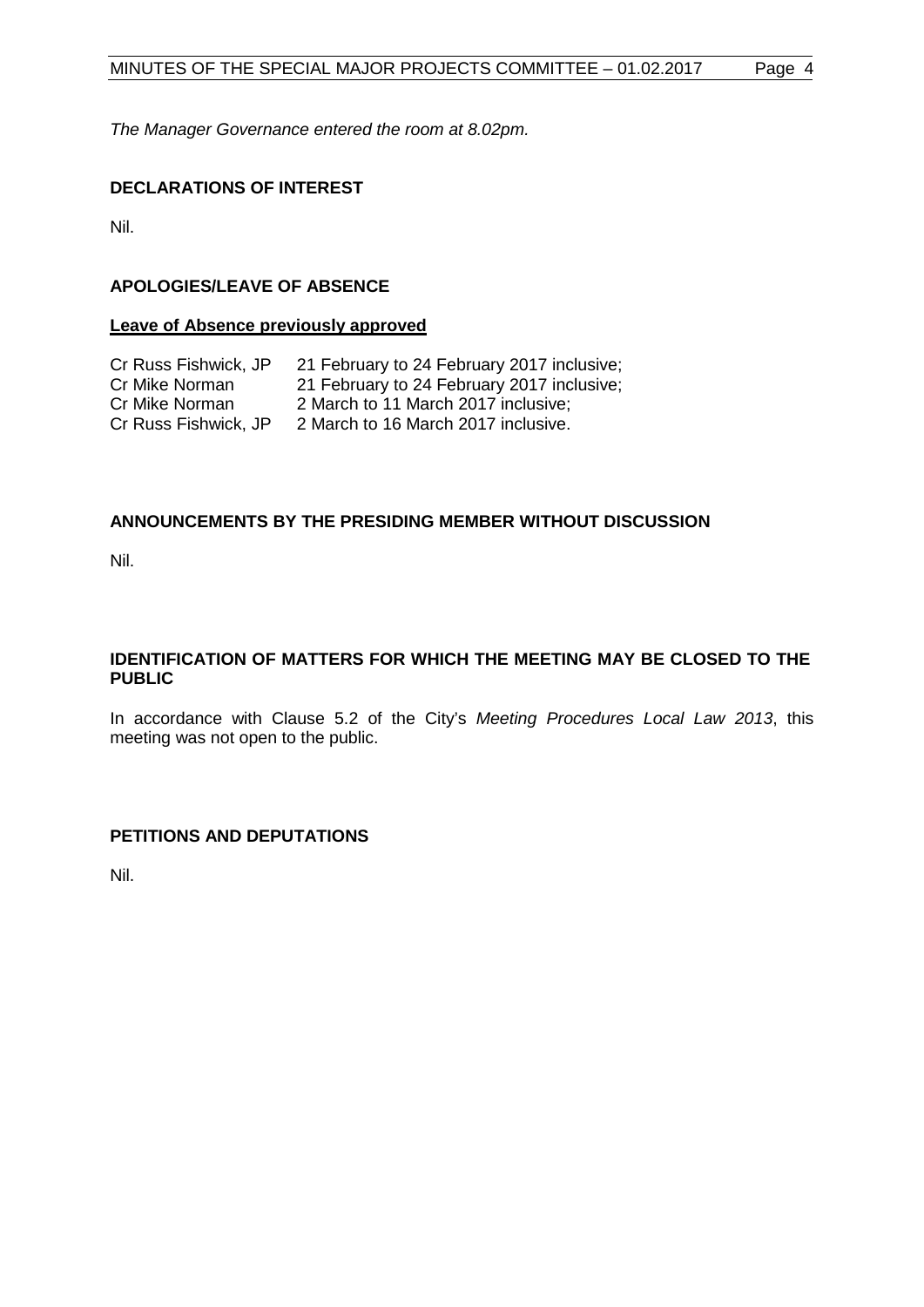#### <span id="page-4-0"></span>**REPORT**

# <span id="page-4-1"></span>**ITEM 1 JOONDALUP PERFORMING ARTS AND CULTURAL FACILITY BUSINESS CASE**

| <b>WARD</b>                           | <b>North</b>                                                                                                                                                                                     |                                                                                                                                           |  |
|---------------------------------------|--------------------------------------------------------------------------------------------------------------------------------------------------------------------------------------------------|-------------------------------------------------------------------------------------------------------------------------------------------|--|
| <b>RESPONSIBLE</b><br><b>DIRECTOR</b> | Mr Garry Hunt<br>Office of the CEO                                                                                                                                                               |                                                                                                                                           |  |
| <b>FILE NUMBER</b>                    | 75577, 101515                                                                                                                                                                                    |                                                                                                                                           |  |
| <b>ATTACHMENTS</b>                    | Attachment 1                                                                                                                                                                                     | Joondalup Performing Arts and Cultural<br><b>Facility Business Case</b>                                                                   |  |
|                                       | Attachment 2                                                                                                                                                                                     | Joondalup Performing Arts and Cultural<br>Facility Business Case - Part Two<br>(Appendix 4 - JPACF Financial and<br>Scenarios Evaluation) |  |
|                                       | Attachment 3                                                                                                                                                                                     | Draft Communications<br>Plan<br>and<br><b>Communication Materials</b>                                                                     |  |
| <b>AUTHORITY / DISCRETION</b>         | Executive - The substantial direction setting and oversight<br>role of Council, such as adopting plans and reports,<br>accepting tenders, directing operations, setting and<br>amending budgets. |                                                                                                                                           |  |

#### **PURPOSE**

For Council to endorse the refined Joondalup Performing Arts and Cultural Facility (JPACF) Business Case and the draft communications plan and communication materials for the purpose of advertising for public comment.

#### **EXECUTIVE SUMMARY**

At its meeting held on 28 November 2016 the Major Projects Committee resolved in part that it:

- *"4 REQUESTS the Chief Executive Officer to amend the Joondalup Performing Arts and Cultural Facility Business Case to include all proceeds from the sale of the Tamala Park Regional Council land being allocated to the Joondalup Performing Arts and Cultural Facility;*
- *5 REQUESTS the draft communications plan and communication material for the Joondalup Performing Arts and Cultural Facility be submitted to the Major Projects Committee for endorsement;*
- *6 REQUESTS the Chief Executive Officer to include as part of the City's Economic Development Strategy a new pillar of creativity and innovation".*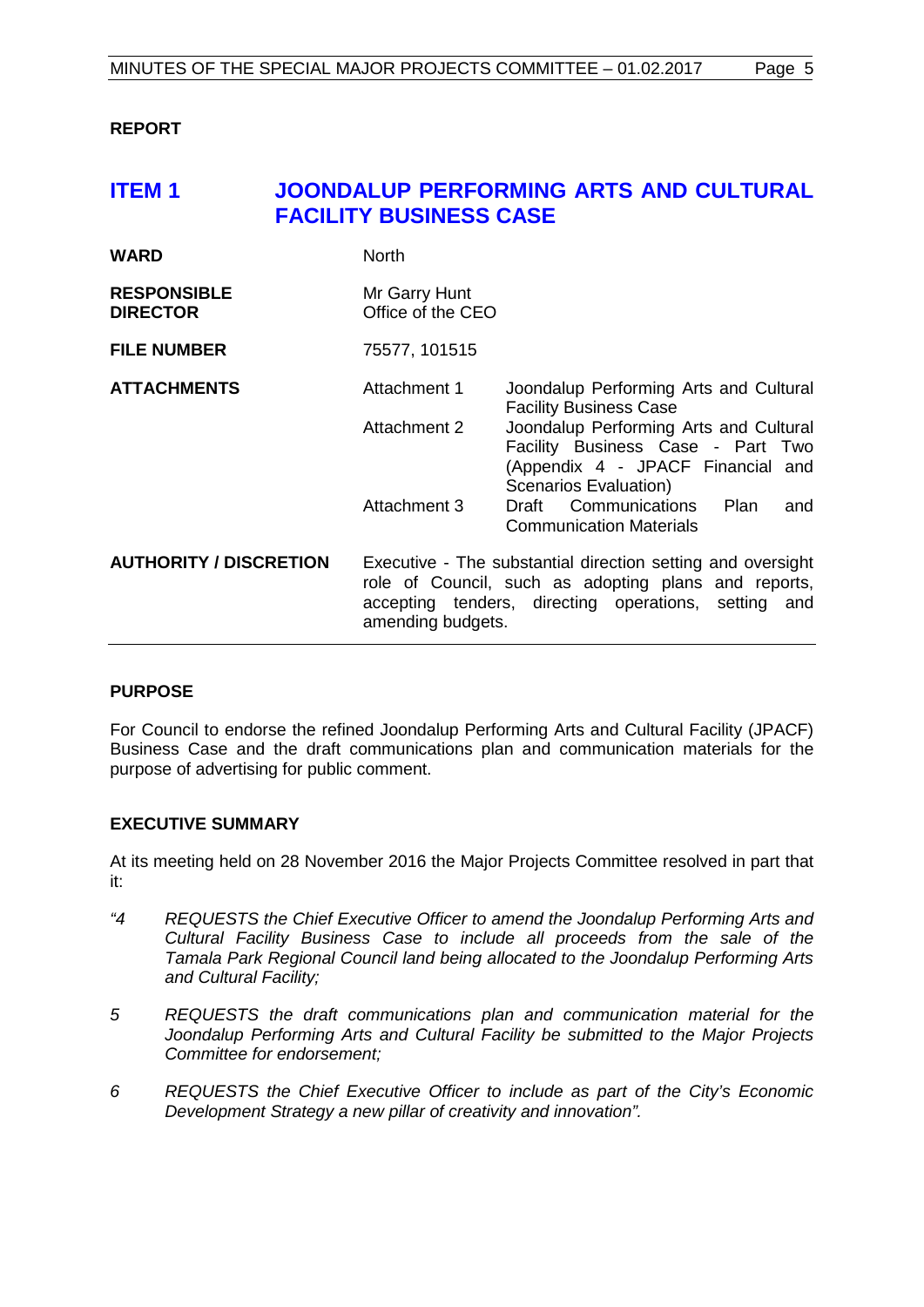The JPACF Business Case has now been refined to include all proceeds from the sale of the City's share of the Tamala Park Regional Council land being allocated to the Joondalup Performing Arts and Cultural Facility. Other refinements include:

- updating the presentation of the project total cash flows to reflect the inclusion of Tamala Park proceeds
- inclusion of project 'cost per ratepayer' details
- updating Appendix 4 (Financial and Options Evaluation) of the Business Case (Attachment 2 refers) to reflect the changes outlined above
- updating the project timelines.

The refinements are outlined in the Details section of this report and are highlighted in the attached JPACF Business Case (Attachment 1 refers).

As a due diligence measure, since the meeting of the Major Projects Committee held on 28 November 2016, the City has investigated the consistency of the JPACF Business Case with previous City business cases and also sought external advice from Deloitte regarding the definition of a business case and the consistency of the JPACF Business Case with this definition. Deloitte did not highlight any issues requiring further amendments to the JPACF Business Case. A summary of the comparison to the City's 2012 Multi Storey Car Park (MSCP) Business Case and comments on the current JPACF Business Case from Deloitte are outlined in this Report.

The draft communications plan and communication materials have now been prepared for the community consultation process. It is proposed that, if approved by Council, the community consultation process will commence on Thursday 16 February 2017 and run for 42 days. Details of the proposed community consultation process are provided in Attachment 3 and below in the Consultation section of this Report.

The City's *Economic Development Strategy* has been reviewed and amended to include a new pillar of creativity and innovation. A separate report has been prepared for adoption by the Council.

*It is therefore recommended that Council:*

- *1 ENDORSES the refined Joondalup Performing Arts and Cultural Facility Business Case, dated January 2017, for the purpose of advertising for public comment;*
- *2 ENDORSES the draft communications plan and communication materials for the Joondalup Performing Arts and Cultural Facility project as outlined in Attachment 3 to this Report and the Consultation section of this Report;*
- *3 NOTES that the public comment period will run for 42 days commencing on 16 February 2017 and closing on 30 March 2017;*
- *4 NOTES that the Joondalup Performing Arts and Cultural Facility Business Case is predicated on the full utilisation of Tamala Park land sale proceeds;*
- *5 NOTES that a further report will be provided to Council detailing the results of the community consultation process.*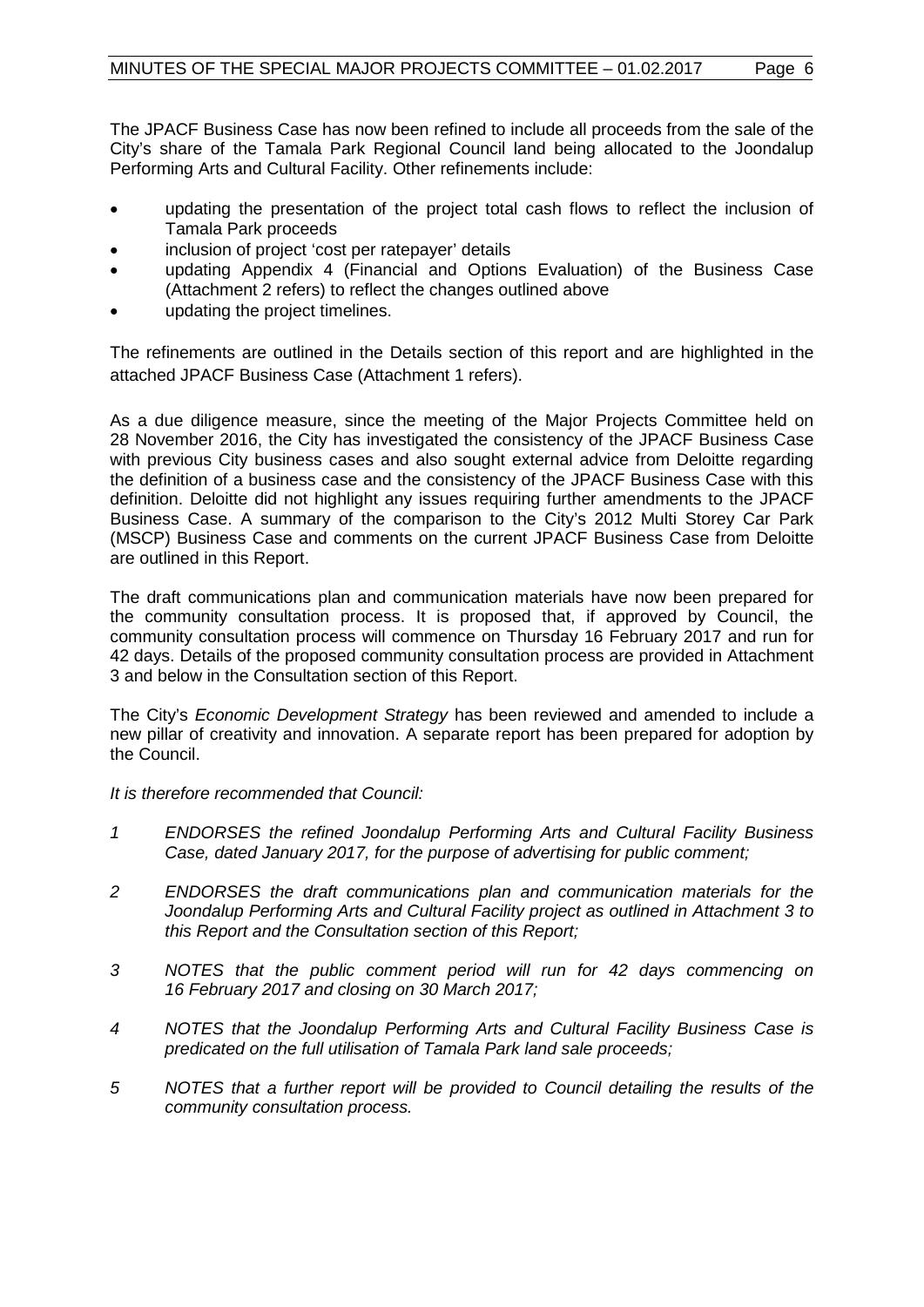## **BACKGROUND**

At its meeting held on 28 November 2016 the Major Projects Committee resolved that it:

- *"1 NOTES the review of the refined Joondalup Performing Arts and Cultural Facility Business Case by consultants Deloitte and corresponding responses from the City Management and Pracsys as detailed in Attachments 1, 2 and 3 to this Report;*
- *2 NOTES the City was not successful in its grant application to round three of the Federal Government's National Stronger Regions Fund;*
- *3 NOTES the three Joondalup Performing Arts and Cultural Facility Business Case review reports from consultants Pracsys, Paxon Group and Rudi Gracias provided in Attachment 5 to this Report;*
- *4 REQUESTS the Chief Executive Officer to amend the Joondalup Performing Arts and Cultural Facility Business Case to include all proceeds from the sale of the Tamala Park Regional Council land being allocated to the Joondalup Performing Arts and Cultural Facility;*
- *5 REQUESTS the draft communications plan and communication material for the Joondalup Performing Arts and Cultural Facility be submitted to the Major Projects Committee for endorsement;*
- *6 REQUESTS the Chief Executive Officer to include as part of the City's Economic Development Strategy a new pillar of creativity and innovation."*

#### **DETAILS**

#### **Business Case**

#### Refinements

#### *Financials*

As requested by the Major Projects Committee at its meeting held on 28 November 2016 the JPACF Business Case has now been amended to include all proceeds from the sale of the Tamala Park land being allocated to the JPACF. This and other refinements are highlighted in the attached Business Case document (Attachment 1 refers) and are summarised as follows:

- A new Section "6.2 Funding" has been added which explains in more detail the assumptions regarding the funding of the JPACF. This includes an explanation of how the future Tamala Park proceeds is assumed to assist with the repayment of the borrowings. All of the values included in Section 6.2 were included in the previous version of the Business Case however the changes now provide more information such as the purpose of each of the reserves and when they were established.
- A clarification statement has been added to Section 6.2 explaining that the *20 Year Strategic Financial Plan* is a planning tool only and the City is not bound by the assumptions. There are some significant assumptions made for the JPACF regarding the use of the reserves and the Tamala Park proceeds. While these assumptions are also included in the adopted *20 Year Strategic Financial Plan*, this is only a planning tool and the City is not bound by these assumptions.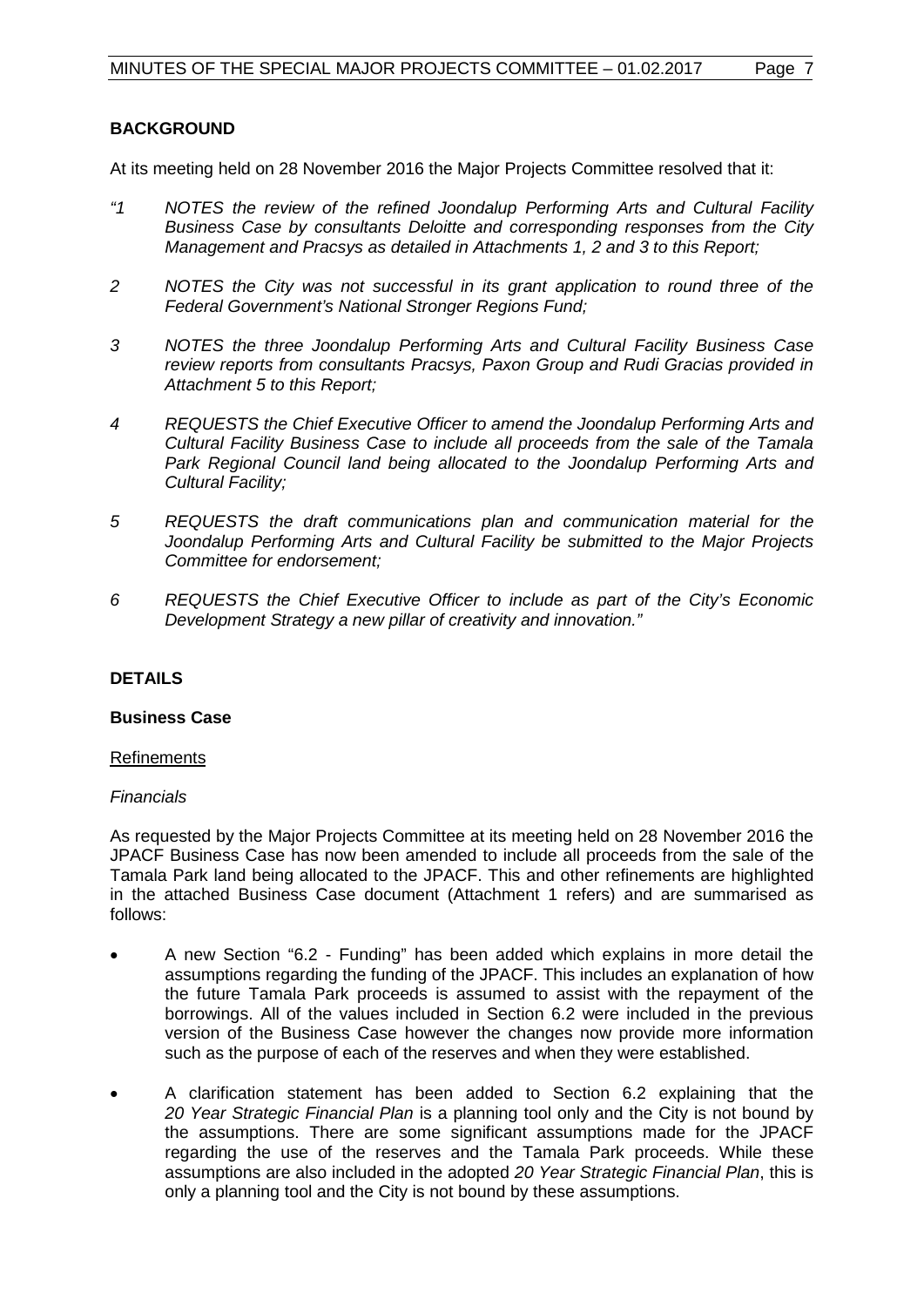- The existing section "6.6 Total Cash Flows" has been expanded as follows:
	- o Separated into two tables, the first table deals with the incremental cash flows caused by the JPACF, the second table then includes the funding assumptions, both pre-construction and post-construction.
	- o Each line of the tables now has an explanation of the source.

The overall net impact for the recommended scenario (Scenario 3) is now shown as \$170.8 million; the impact shown in the previous business case was \$217.5 million. The difference of \$46.7 million is due to the inclusion of the Tamala Park proceeds received after construction. It is worth noting that the previous Business Case did mention the use of the \$46.7 million Tamala Park proceeds (within Section 6.1) however did not include it in the overall cash flow tables in Section 6.6.

• A new section "6.8 – Costs per Rateable Property" has been added to provide more clarity on the impacts of the JPACF per rateable property. The previous Business Case included some limited details on the impacts per ratepayer, but as recommended in the Deloitte review this section now provides further details.

Appendix 4 "Financial and Scenarios Evaluation" of the JPACF Business Case (Attachment 2 refers) has also been amended in line with the issues outlined above.

The revised Business Case has also evaluated the timing of the Tamala Park proceeds and compared this to the timings of the loan repayments to consider if there is a reduction in interest costs that can be directly attributed to the JPACF Business Case. This comparison is included in the supporting Financial and Scenarios Evaluation document (Appendix 4 refers) and indicates that there is no benefit that can be directly attributed to the JPACF Business Case.

While the JPACF Business Case and the *20 Year Strategic Financial Plan* have made an assumption that all of the Tamala Park proceeds are used towards the funding of the JPACF there has been no formal Council resolution to this effect. If the Business Case for the JPACF is accepted on this basis then there would need to be a resolution to apply the Tamala Park proceeds in this way.

#### *Timelines*

The project timelines have been refined in Section "5.7 – Project Plan and Key Milestones" of the JPACF Business Case to reflect the progress on the project to date and the indicative timelines for future key milestones have been refined.

#### **Definition of a Business Case and Consistency with Previous Business Cases**

The City has investigated the consistency of the JPACF Business Case to previous business cases prepared by the City and also sought external advice from Deloitte regarding the definition of a Business Case. The findings are as follows: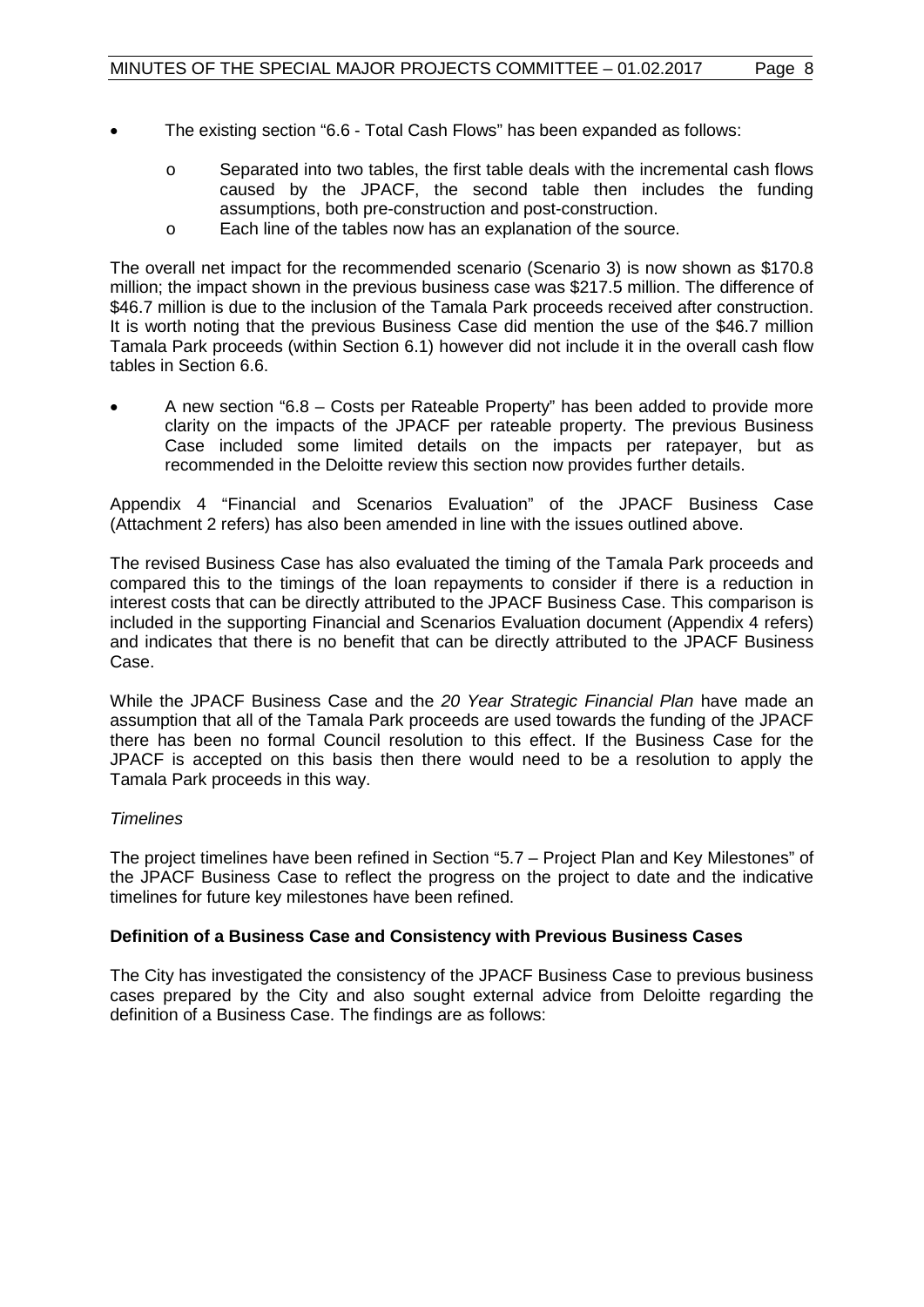#### Advice Provided by Deloitte

Deloitte were asked to provide a clear definition of a business case. Deloitte did not highlight any issues which required any other changes to the JPACF Business Case. The key issues from Deloitte and their supporting information are as follows:

- A business case should clearly demonstrate the incremental impacts of a decision, irrespective of funding options: The changes made since the 28 November meeting of the Major Projects Committee to the tables in Section 6.6 where there is a table showing the incremental impacts only and a separate table to deal with the funding issues, provide greater clarity regarding the incremental impacts.
- Whole of life costs must be included: The JPACF Business Case has always fully addressed whole of life costs.
- Options evaluated: These are included in Appendix 4 of the Business Case and have been considered in previous versions of the Business Case and in previous reports to the Major Projects Committee.
- Delivery model evaluated (such as scheduling, procurement, management model): Where possible to do so, the implementation issues are subject to comment in the JPACF Business Case but many of these would only be covered in detail (such as tenders) with subsequent reports to the Major Projects Committee as the project progresses.
- Value for money: Assessing whether value for money is being achieved considering the available options and investment proposal rationale. This is covered extensively in the JPACF Business Case, in explaining the rationale for the development of the project so far and then providing details of the social and economic benefits.
- Risk identification and mitigation: These issues are already included in the JPACF Business Case.

Deloitte summarised that there is no hard and fast rule for what a business case should include. Deloitte provided some useful references such as the *WA Treasury Framework for Business Cases*, known as the SAMF (*Strategic Asset Management Framework*). The City is already aware of the SAMF and uses most of its concepts. Deloitte also added that:

*"As noted in our review of the JPACF Business Case, an extensive amount of work has been completed by the City of Joondalup and the JPACF Business Case covers off on most major items identified in the SAMF".*

#### City of Joondalup Multi Storey Car Park (MSCP) 2012 vs. JPACF Business Case November 2016

The MSCP Business Case was approved by Council in December 2012 (CJ283-12/12 refers) and to date is the single largest investment decision the City has made. The Business Case was prepared on the same basis as the JPACF Business Case presented to the Major Projects Committee at its meeting held on 28 November 2016, outlined as follows:

- Reserve funds to assist with the MSCP construction were forecast up to the point of construction. These reserves were assumed to contribute to/reduce the amount of borrowing. This approach is indeed what happened in reality when the MSCP was constructed.
- This approach is exactly how the JPACF Business Case had already been prepared, where the current known reserves for JPACF and Tamala Park have been forecast to 2018-19 and assumed to reduce the amount of borrowings.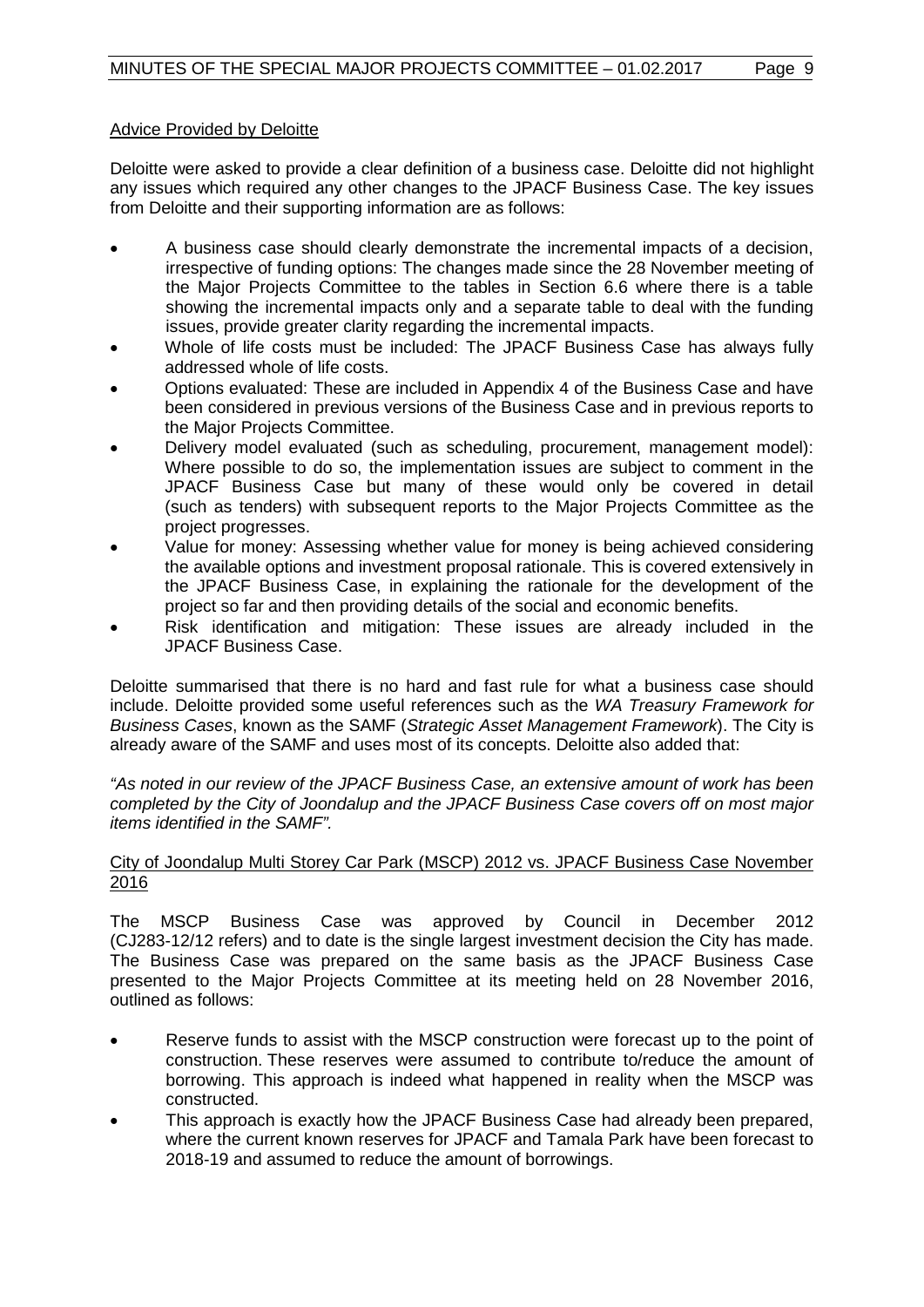• Reserves available after construction of the MSCP were not included in the overall cash flows. A graph was provided in the MSCP Business Case (Section 8.5) which illustrated the impacts of overall parking operations (post-construction) including the MSCP. This was only an information item to demonstrate the overall cash flow leading up to a breakeven point. The primary part of the MSCP Business Case which formed the report to Council (Table 5 of CJ283-12/12 refers) was prepared on the basis explained above where only pre-construction reserves were included in the cashflows.

#### Amendment of the JPACF Business Case January 2017

The \$46.7 million proceeds from Tamala Park, estimated after construction of the JPACF, were mentioned in the text of Section 6.1 of the JPACF Business Case presented to the Major Projects Committee on 28 November 2016. However the \$46.7 million proceeds were not shown within the overall total cash flows impacts.

While the inclusion of the post-construction reserve proceeds into the total cash flows differs from the approach used in the MSCP business case, the inclusion of these proceeds provides a more complete picture of the overall impacts to the City, including funding. The inclusion does not change the overall position for the City and simply presents the numbers in a different format.

#### Economic Development Strategy

The City's *Economic Development Strategy* has been reviewed and amended to include a new pillar of creativity and innovation. A separate report has been prepared for adoption by the Council.

#### **Issues and options considered**

Council may decide to:

- approve the JPACF Business Case and authorise community consultation on the JPACF project based on the communication materials attached to this report
- not approve the JPACF Business Case and not authorise community consultation on the JPACF project or
- request further amendments to the business case, and/or communication materials prior to proceeding with community consultation on the JPACF Project.

#### **Legislation / Strategic Community Plan / policy implications**

| Legislation |  |                                               |  | The City is governed by the requirements of the             |  |
|-------------|--|-----------------------------------------------|--|-------------------------------------------------------------|--|
|             |  | commercial undertakings and land development. |  | Local Government Act 1995 in relation to dealings involving |  |

#### **Strategic Community Plan**

| Key theme | Community Wellbeing. |
|-----------|----------------------|
|-----------|----------------------|

- **Objective** Cultural development.
- **Strategic initiative Establish a significant cultural facility with the capacity to** attract world-class visual and performing arts events.
- **Policy** *Community Consultation and Engagement Policy*.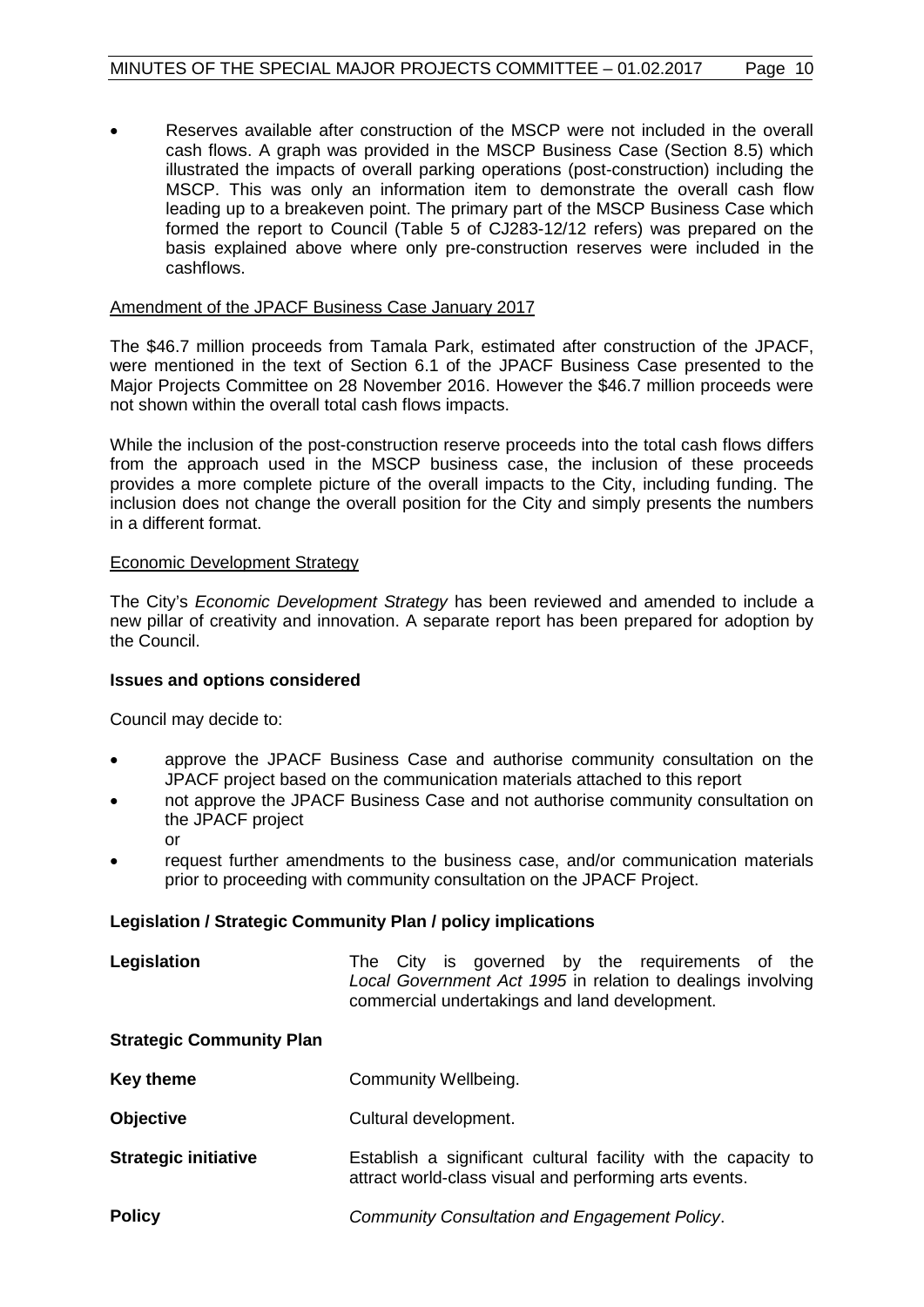#### **Risk management considerations**

A comprehensive risk management plan outlining the risks apparent to the project has been prepared and is continually updated as the project progresses. The financial risks and sensitivities are outlined in the Business Case.

#### **Financial / budget implications**

Current financial year impact

| Account no.          | 1-210-C1002.                                     |
|----------------------|--------------------------------------------------|
| <b>Budget Item</b>   | Joondalup Performing Arts and Cultural Facility. |
| <b>Budget amount</b> | \$11,300,000                                     |
| Amount spent to date | 265.373                                          |
| <b>Balance</b>       | \$11,034,627                                     |

The budget allocated for 2016-17 is for the engagement of expert consultants and other costs associated with project management, site assessment, schematic design fees, design development fees, documentation and tendering. The budget also includes an allowance for the commencement of the construction process however due to recent progress on the project this is now unlikely to occur during 2016-17.

#### Future financial year impact

The development of the JPACF will require a significant financial contribution towards the capital cost, ongoing costs and an annual subsidy for the facility's operations.

The capital cost of the facility is estimated to be \$99.7 million in today's dollars.

The financial analysis undertaken to date for the JPACF, including the recent financial reviews, has repeatedly indicated an annual operating subsidy of between \$800,000 and \$900,000 (excluding borrowing costs and depreciation). It should be noted that investigations have indicated that annual operating subsidies for comparable facilities in Australia can exceed \$1 million.

**20 Year Strategic Financial Plan impact**  \$ 97.4 million.

#### **Impact year** 2018-19.

All amounts quoted in this report are exclusive of GST.

#### **Regional significance**

The construction of the JPACF will enhance the City Centre as the major commercial, educational, recreational and arts and culture centre for the northern corridor of the Perth metropolitan area.

#### **Sustainability implications**

Sustainability implications have been considered during the schematic design stage and have been incorporated into the Business Case for the facility.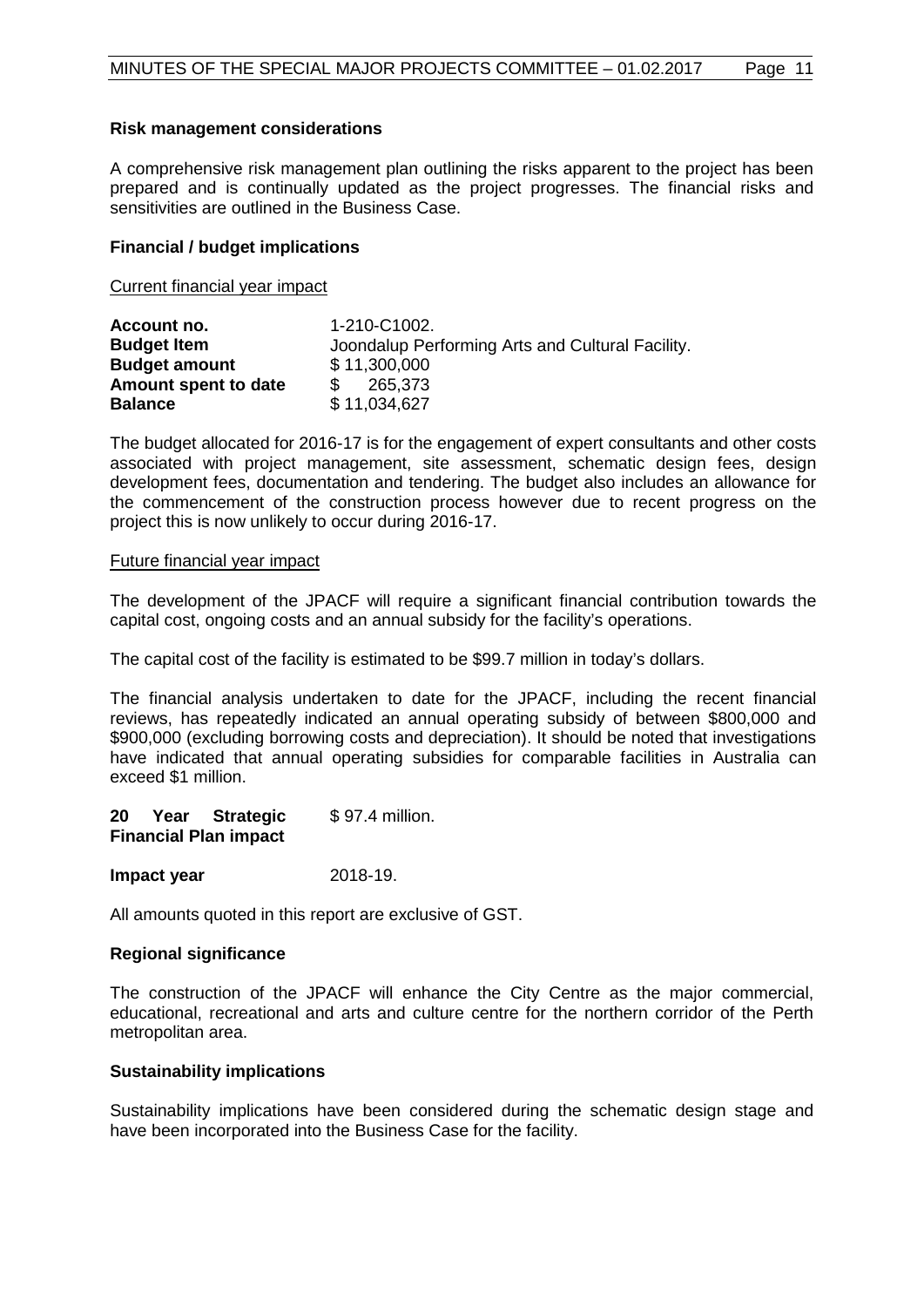### **Consultation**

From the early stages of the project the City has consulted widely on the JPACF project as follows:

- In the initial scoping and planning phases of the project a comprehensive survey of various schools, community groups and professional cultural and performing arts performers and artists was undertaken by the City.
- In the preparation of the 2012 Market Analysis and Feasibility Study, numerous performing arts managers, performing arts venues, arts producers, local cultural organisations and existing, school, convention, sporting and learning facility representatives were consulted with.
- During the architectural design competition for the concept design, ratepayers, residents and the broader community were given the opportunity to view the four conceptual design submissions and vote and comment on their preferred design. The City received over 450 votes and numerous comments.
- On an ongoing basis the City has consulted with performing arts facility managers, the Department of Culture and the Arts and the Perth Theatre Trust. The City has also liaised with experts in the performing arts, conferencing, events, exhibitions and education sectors.
- From 2011 to 2015 the JPACF project was overseen by the JPACF Steering Committee which included external members from the Joondalup Learning Precinct, specialist performing arts and cultural experts and members from community arts groups.
- The City has briefed government and opposition representatives at both state and federal level highlighting the local, regional, social and economic benefit of this proposed facility, with the intention of obtaining financial support.
- Throughout the various phases of the project consultants specialising in facility operation and management, architecture and social, economic and financial analysis, have been engaged by the City.

Pending a decision on progressing the project by Council the City will provide a further community consultation opportunity in alignment with the *Community Engagement Protocol*  which has been established by the City to ensure an open, transparent and accountable approach to all community engagement activities.

It is intended that the methods for the community consultation will include:

- written/email communication to key stakeholders
- project brochure
- website updates
- newspaper advertisements
- FAQ sheet
- social media items
- articles in City publications (such as City News)
- media release
- information/presentation sessions to key stakeholders
- City-wide mail out
- online survey.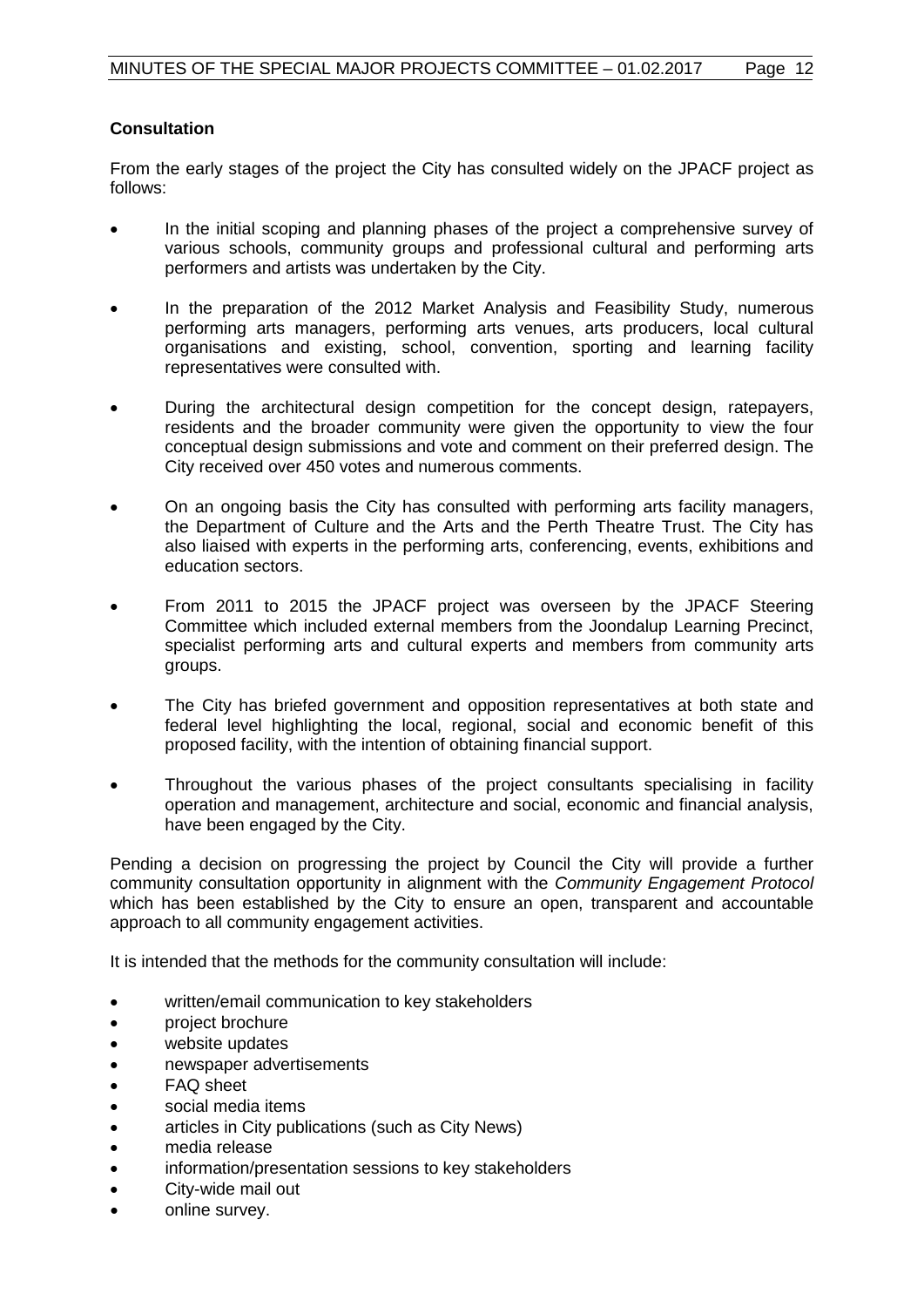The proposed community consultation process for the JPACF is similar to the community consultation process currently being undertaken for the Ocean Reef Marina Project. The draft communications plan and communication materials for the JPACF Project are attached to this report (Attachment 3 refers).

It is intended that an information brochure along with a covering letter is mailed to all City of Joondalup residents, ratepayers, businesses and key stakeholders with an invitation to review the business case and provide comment online. It is proposed that the business case document, including appendices, along with a frequently asked questions document will be available electronically on the City's website during the community consultation period.

It is proposed that, if approved by Council, the community consultation process will run for 42 days commencing on Thursday 16 February 2017.

#### Future consultation actions

Prior to proceeding with the development, the City will also ensure that the public notice requirements under the *Local Government Act 1995* are met if and when required. Depending on how the project is implemented and how the facility is operated it may be necessary that the City prepares a separate business plan in accordance with section 3.59 of the *Local Government Act 1995*. This requires that statewide public notice is given and that any comments received as a result of the public notice be considered by Council, before proceeding with the development of the facility.

## **COMMENT**

The Business Case for the JPACF responds to the project vision endorsed by Council, which articulates the intent and purpose of progressing the project as follows:

- Provide a world class, state of the art facility; incorporating innovative and sustainable design, symbiotic with the existing natural and built environment that is a place for the pursuit of activities such as performing arts, visual arts and crafts, film and media and cultural events for the community of Perth's northern corridor.
- Provide a facility that can host a mixture of commercial and community activities that creates an inclusive environment that becomes a place to celebrate imagination and creativity, inspiring individuals and the community to take part in culture and the arts and raise the aspirations of all users.
- Reinforce the Joondalup City Centre as the creative and educational centre of the northern corridor.

The JPACF would be a significant piece of cultural infrastructure for the City of Joondalup and the northern corridor of Perth and represents a major investment for the City and its ratepayers.

The City has undertaken a vast amount of research and analysis during the last four years, including several reviews by external expert consultants Pracsys, Rudi Gracias, Paxon Group and Deloitte. At this stage in the project the projections are considered to be robust. It is recognised that there are further improvements that could be made to the projections which will be further refined as the project progresses.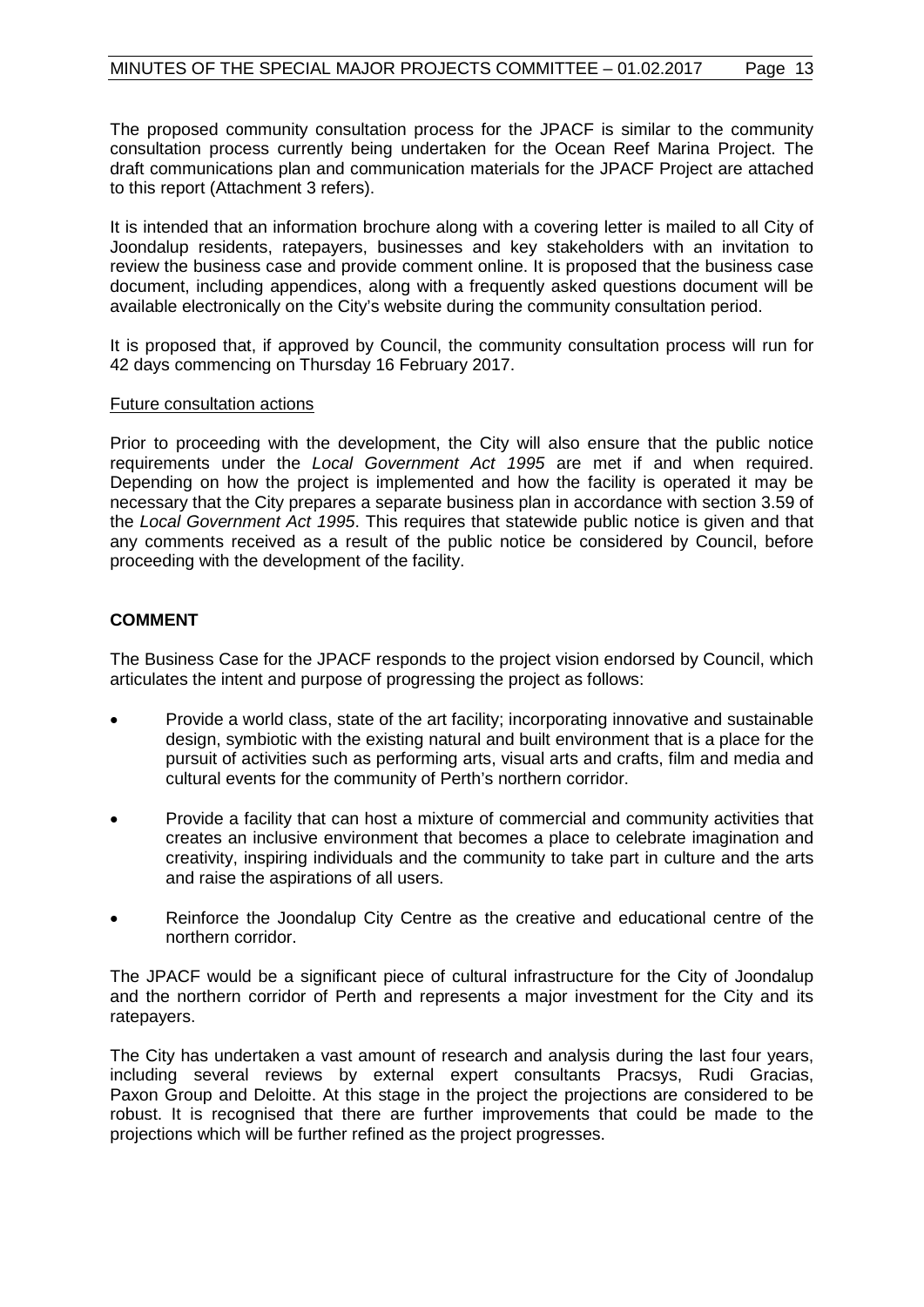It is considered that providing a further opportunity for the ratepayers of the City of Joondalup and the general public to have their say on the JPACF Business Case, prior to making a decision to proceed to the next stage of design, will further strengthen the robust process undertaken by the City in planning for this major development.

#### **VOTING REQUIREMENTS**

Simple Majority.

*The Director Governance and Strategy left the room at 8.14pm and returned at 8.15pm.*

*The Governance Coordinator left the room at 8.56pm.*

*Cr Taylor entered the room at 9.05pm.*

*Cr Logan left the room at 9.11pm and returned at 9.14pm.*

*Mayor Pickard, Crs Chester and Gobbert left the room at 9.28pm.*

*Cr Poliwka left the room at 9.28pm and returned at 9.29pm.*

*The Director Governance and Strategy left the room at 9.28pm and returned at 9.29pm.*

*The Manager Governance left the room at 9.28pm and returned at 9.31pm.*

*Cr Jones left the room at 9.29pm.*

*Crs Chester, Jones and Gobbert entered the room at 9.30pm.*

*Cr Poliwka left the room at 9.30pm and returned at 9.32pm.*

*The Director Planning and Community Development left the room at 9.30pm and returned at 9.31pm.*

*Mayor Pickard returned at 9.31pm.*

*The Manager Governance left the room at 9.32pm and returned at 9.33pm.*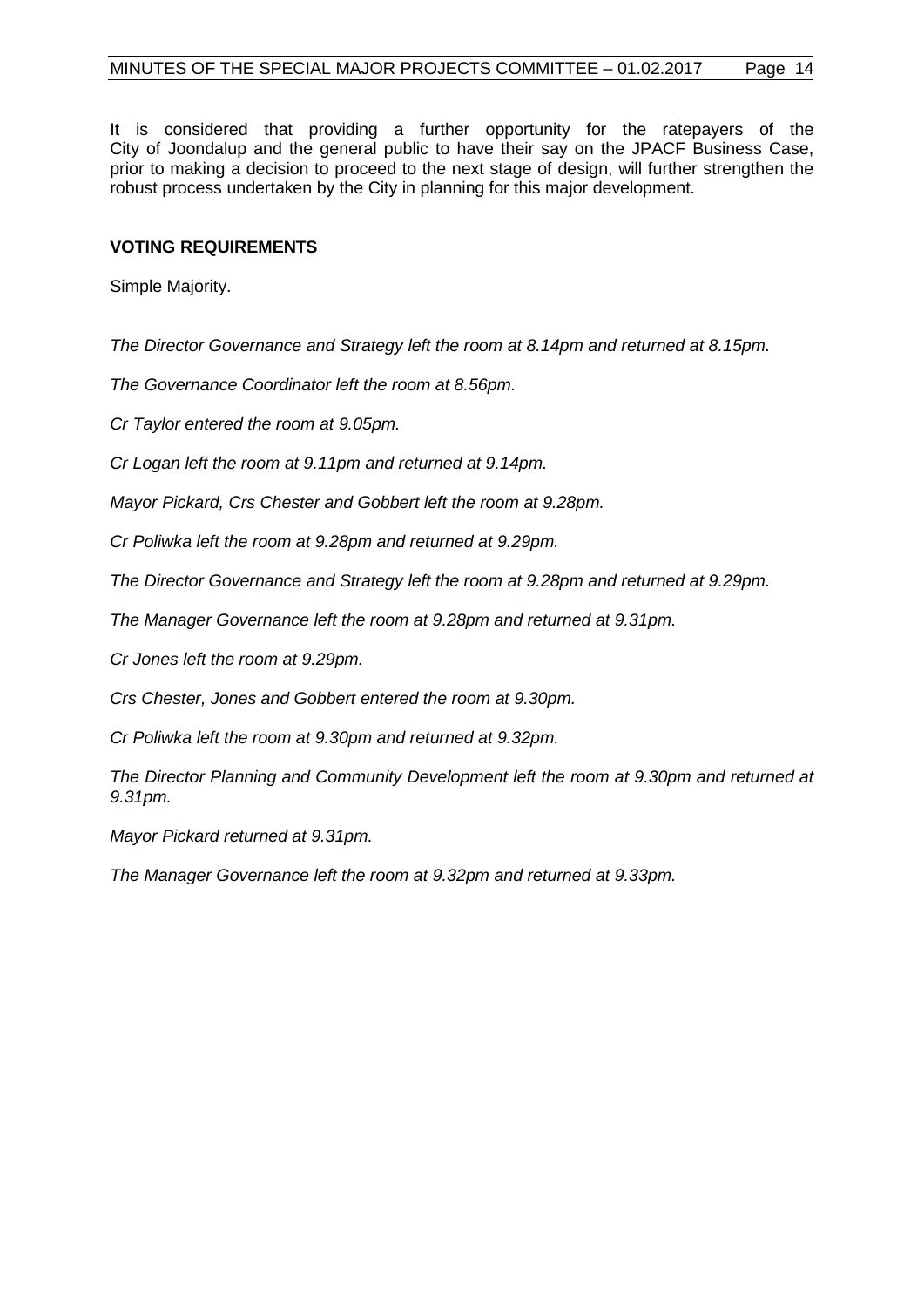#### **OFFICER'S RECOMMENDATION**

That Council:

- 1 ENDORSES the refined Joondalup Performing Arts and Cultural Facility Business Case, dated January 2017, for the purpose of advertising for public comment;
- 2 ENDORSES the draft communications plan and communication materials for the Joondalup Performing Arts and Cultural Facility project as outlined in Attachment 3 to this Report and the Consultation section of this Report;
- 3 NOTES that the public comment period will run for 42 days commencing on 16 February 2017 and closing on 30 March 2017;
- 4 NOTES that the Joondalup Performing Arts and Cultural Facility Business Case is predicated on the full utilisation of Tamala Park land sale proceeds;
- 5 NOTES that a further report will be provided to Council detailing the results of the community consultation process.

**MOVED Mayor Pickard, SECONDED Cr Gobbert that Council:**

- **1 ENDORSES the refined Joondalup Performing Arts and Cultural Facility Business Case, dated January 2017 for the purpose of advertising for public comment, subject to formatting and grammatical changes being made to the business case prior to public comment;**
- **2 REQUESTS the draft communications plan be modified as follows:**
	- **2.1 the inclusion of two community forums;**
	- **2.2 the community consultation brochure being modified to reflect:**
		- **2.2.1 the purpose of the facility;**
		- **2.2.2 a detailed schedule identifying:**
			- **2.2.2.1 costs per household;**
			- **2.2.2.2 social return on investment;**
			- **2.2.2.3 comparative subsidies;**
			- **2.2.2.4 economic return on investment;**
			- **2.2.2.5 benefit cost ratio;**
	- **2.3 the FAQ document including information concerning benefits of the proposal, cost per household, financial impact and how the City has financially planned for this project, including how business model efficiencies have been implemented as part of the preparation of this project;**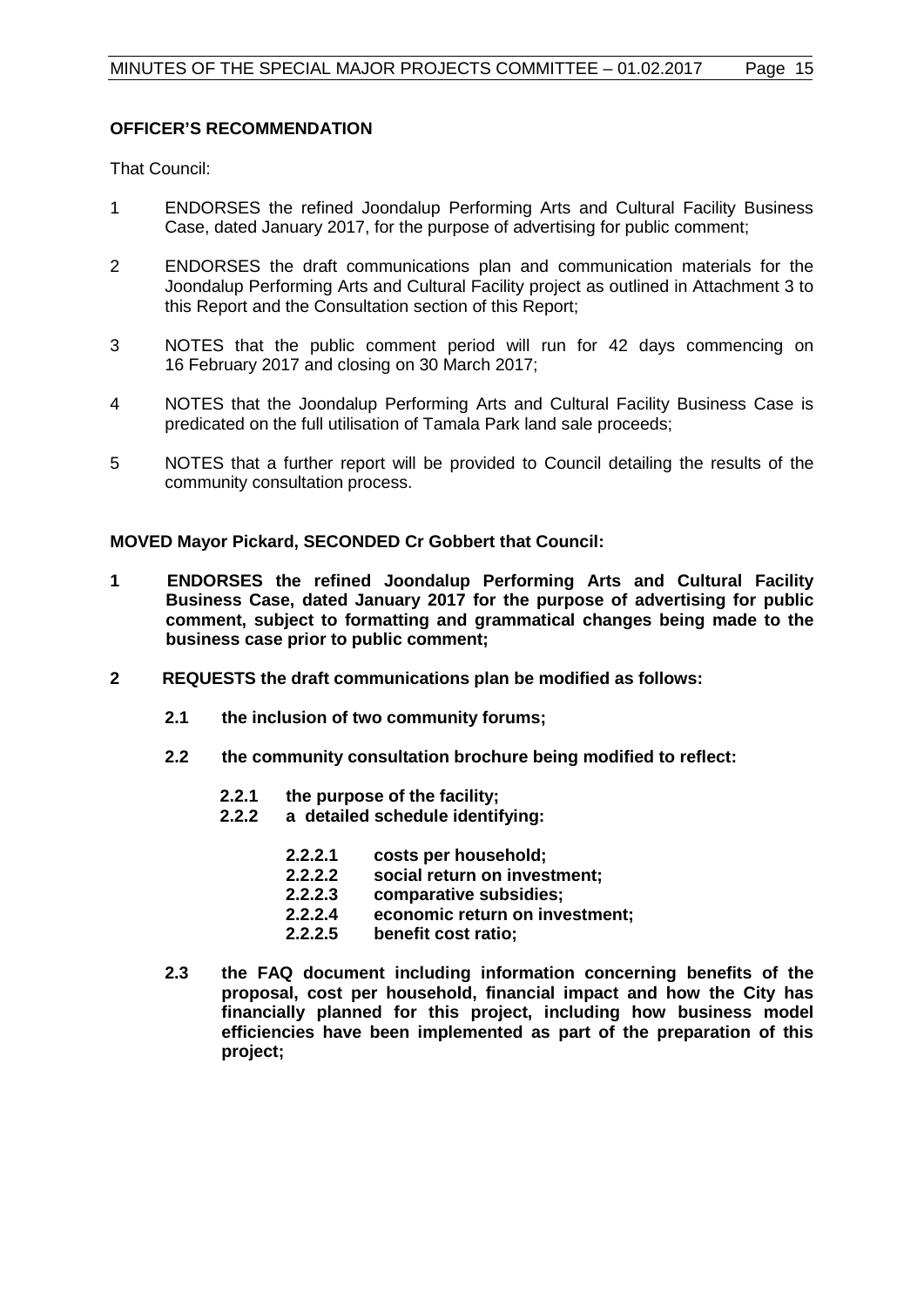- **3 NOTES that the public comment period will run for 42 days commencing on 16 February 2017 and closing on 30 March 2017;**
- **4 NOTES that the Joondalup Performing Arts and Cultural Facility Business Case is predicated on the full utilisation of Tamala Park land sale proceeds;**
- **5 REQUESTS the community consultation material being viewed by Mayor Troy Pickard and the Presiding Member of the Finance Committee, Cr Tom McLean prior to it being released to the public;**
- **6 NOTES that a further report will be provided to Council in June 2017 detailing the results of the community consultation process to determine whether or not to proceed with the construction of the Joondalup Performing Arts and Cultural Facility.**

#### The Motion was Put and **CARRIED** (7/0)

**In favour of the Motion:** Mayor Pickard, Crs Chester, Fishwick, Gobbert, Hollywood, Jones and Norman.

*Appendix 1 refers*

*[To access this attachment on electronic document, click here: Attach1agnMPC160102.pdf](http://www.joondalup.wa.gov.au/files/committees/MAPC/2017/Attach1agnMPC160102.pdf)*